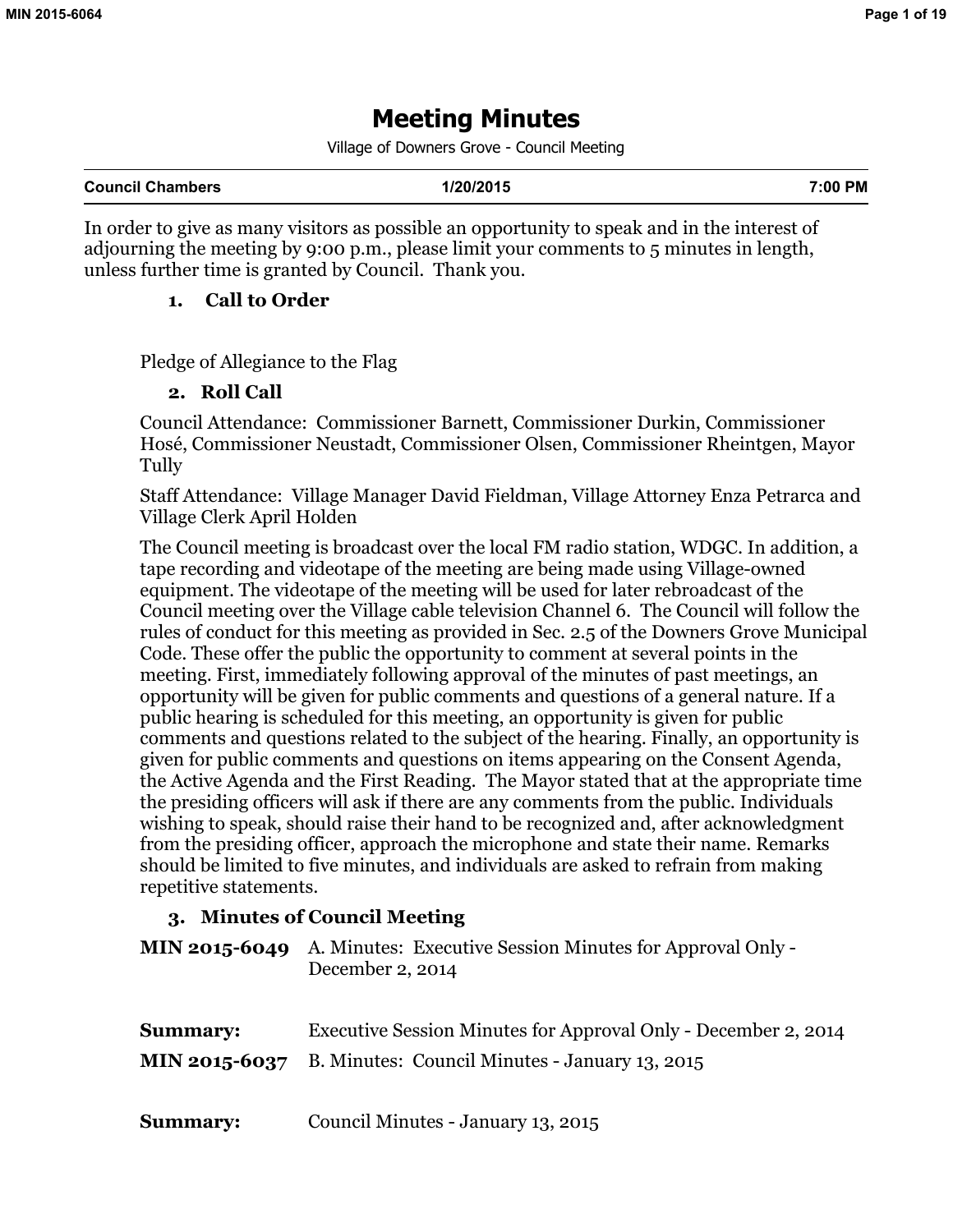The Mayor asked for a Motion to approve the minutes as submitted.

| <b>Motion:</b> | Commissioner Neustadt moved to approve the minutes as<br>presented. Commissioner Durkin seconded the Motion.                                            |
|----------------|---------------------------------------------------------------------------------------------------------------------------------------------------------|
| <b>Votes:</b>  | Yea: Commissioner Neustadt, Commissioner Durkin,<br>Commissioner Hosé, Commissioner Olsen, Commissioner<br>Rheintgen, Commissioner Barnett; Mayor Tully |
|                | Mayor Tully declared the motion carried.                                                                                                                |

### **4. Public Comments**

This is the opportunity for the public to comment on non-agenda items.

Bill Wrobel, 7800 Queens Court, said he has had an on-going email dialogue with the Village Council since December regarding the garbage north of the Public Library. He heard from Village Manager Dave Fieldman who said he has investigated and that nothing would be done. The Village will not construct a holding area that would obscure it from public view. Mr. Wrobel said that this is an eyesore.

Mr. Wrobel then commented on the issue of entrance markers, saying he found it interesting that the Village is concerned about how we present ourselves. It is counterproductive to be concerned about traffic and ignore the anchor of our downtown—the Library—to store peoples' refuse. This is unique in Downers Grove that we have private people and businesses storing trash on public property. Mr. Wrobel described what he has seen and it is a disgrace. He referred to photographs that he sent to the Council. It seems to him that this is a low-priority item. He wanted to go on record that he has spoken with the Council on this and that he considers it a high-priority item.

Mr. Wrobel then discussed an item on the Village Manager's report regarding the spending of \$46 million for potential Village facilities. He said that the Village has charged out over \$13,000 to audit a petition that was circulated to put a referendum on the ballot. This is a bad use of public funds. The Village is questioning the integrity of the citizens.

Mayor Tully said that the information posted was in regard to two challenges to the nominating petitions, and not to audit the petition regarding the referendum. The Mayor said an attorney was engaged to hold board meetings consistent with state law. Objections were heard to nominating petitions.

Mr. Wrobel said he stands corrected and apologized because he misunderstood that the funds were being used for the petition for a referendum, and not being used in reply to two challenges to the nominating petitions.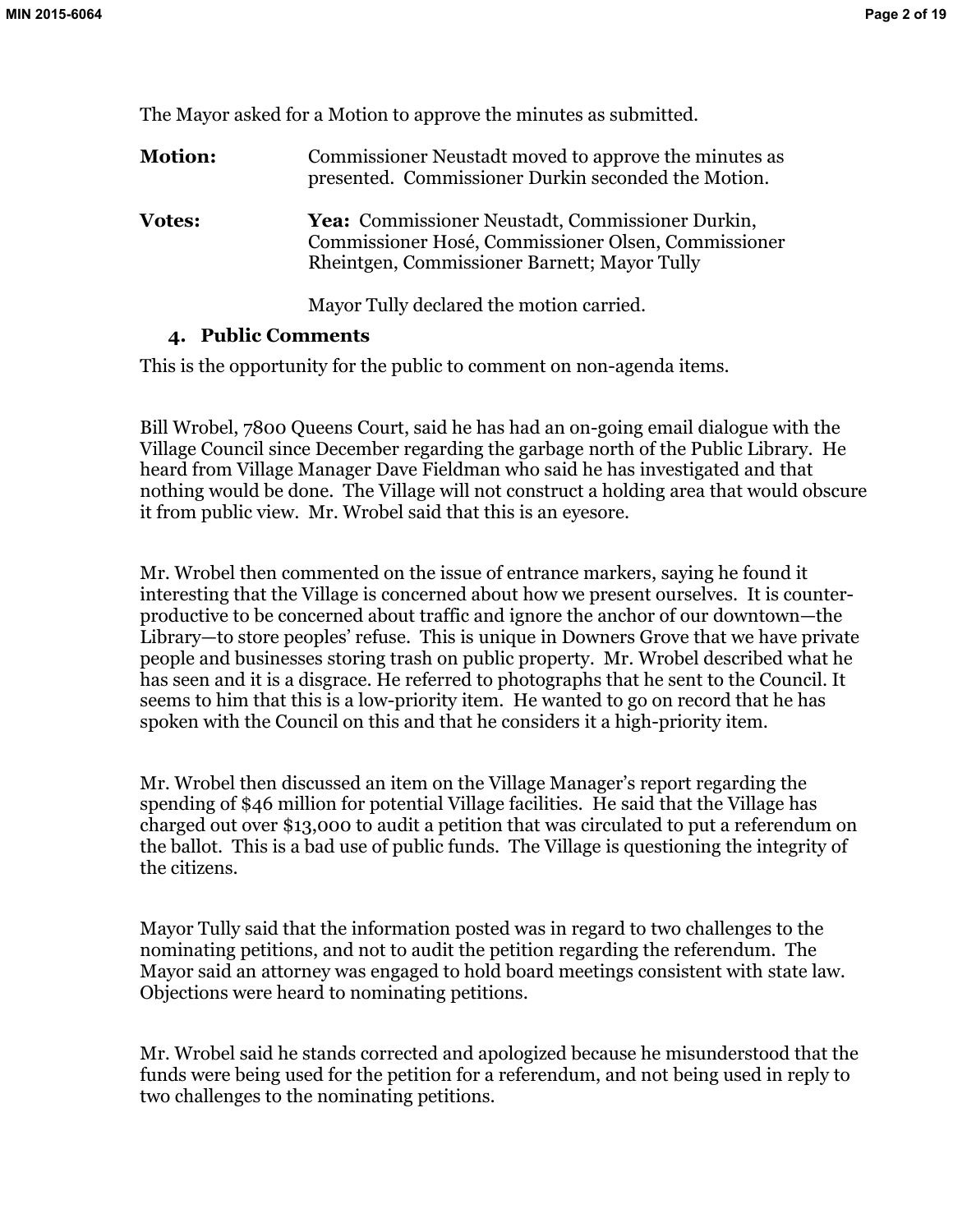Mayor Tully then said that with regard to gateway signs, the amount to be spent is far from being determined. It was first discussed last week. No certain amounts have been determined. Neither the actual design nor the cost has been determined.

Mayor Tully replied to the comments regarding the refuse containers near the Library. He thanked Mr. Wrobel for the photographs he provided, and said that the Council will attempt to work with the property owners regarding the problem. The containers are more difficult than one might think. He said that the Council appreciates Mr. Wrobel's input and has not forgotten about it.

Mr. Wrobel said that he has observed piles at these sites. It is a welcome to the community to dump their trash here.

Jo Potts, 216 Lincoln Avenue, spoke regarding communication and the Council Chambers acoustics. She noted that some Council members are harder to hear than others and suggested that they lean forward when talking. To the audience, she suggested they move to seats closer to the Council. She also asked that people not speak unless they are at the podium and to listen and respect who is speaking. Further, come prepared, do your homework, and know the difference between facts and opinions. She also asked that people not tap their fingers when speaking.

Laurel Bowen, 829 Clyde, said that with respect to the trash cans, the area behind the bank is condoned off and would be ideal for a container.

Ms. Bowen then spoke about the Clyde Estates proposals. She said no one seemed to be interested in this on January 6, 2015. She read a portion of the oath of office of elected officials. No one was present at the public meetings, no one has walked Clyde Estates, the residents were not given handouts and there were no overhead presentations. Ms. Bowen said the residents don't know what the project looks like and it has gone out to bid. There are many important issues to be addressed. This project is being rammed through. She asked if the Public Works director still works for Christopher Burke.

Mayor Tully said this is a major street construction. To minimize the impact, it is being bundled with other projects, including streets, stormwater, sidewalks, traffic calming, etc. There have been a couple of meetings. People have differing opinions about this project and staff continues to work with the residents. He expressed appreciation to Ms. Bowen for her comments and noted that the Village will not be able to please everyone. He noted that the Council has not voted on any items with respect to this project. The Mayor said the drawings were part of the Manager's report and will be linked on our website.

Ms. Bowen asked if they could be made available in hard copy.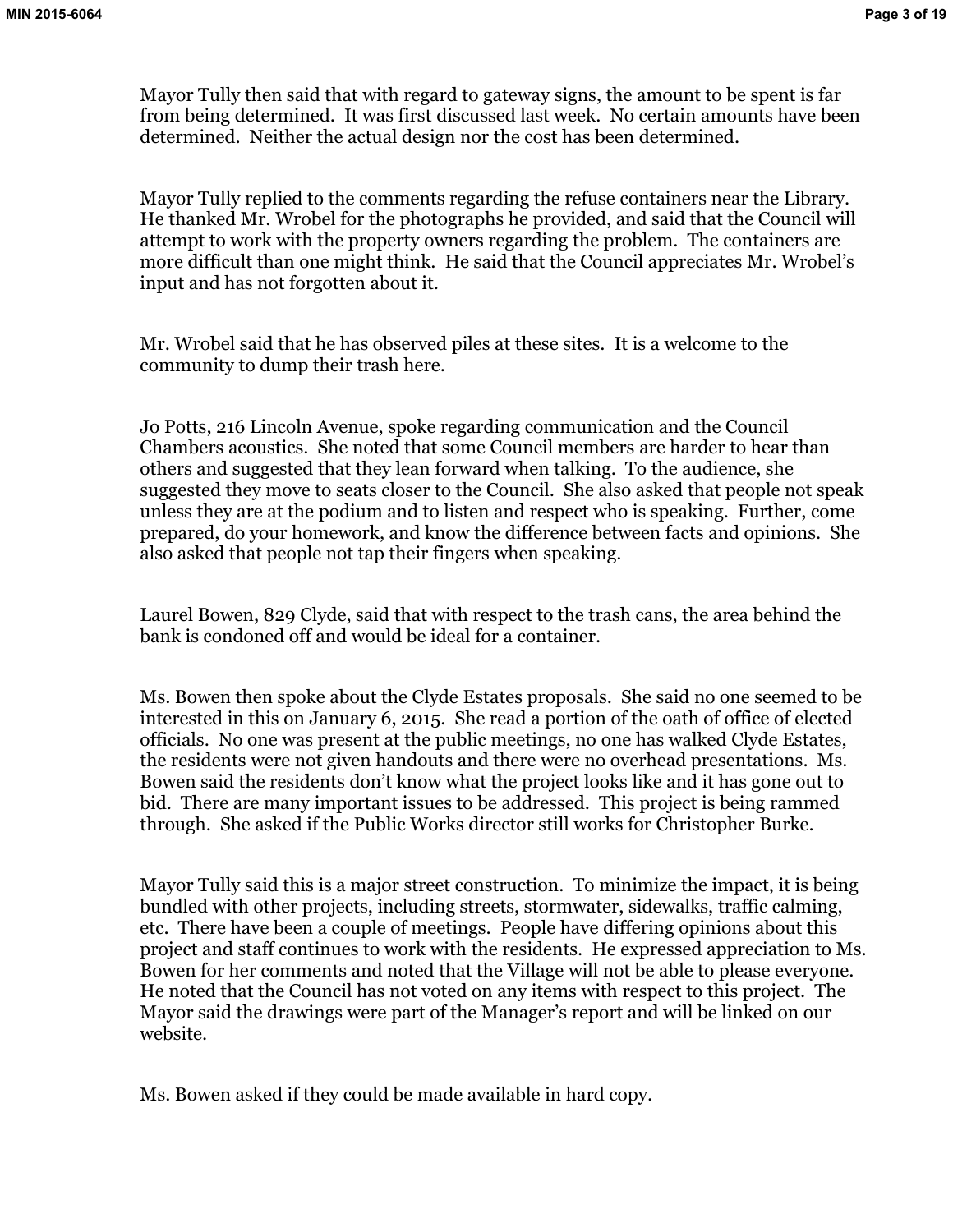The Mayor said they could be.

Commissioner Barnett said there were a couple of neighborhood meetings, each attended by 30 plus people and the drawings were available at tables. This stands in contrast to Ms. Bowen's comments that information was not available.

Ms. Bowen said the available materials were blueprints on tables.

The Mayor asked that staff link the information to our website and provide it to Ms. Bowen.

Mr. Fieldman said staff has met individually with residents.

Ms. Bowen said the number of people attending the neighborhood meetings include duplicates. She said this is their neighborhood and it is a redevelopment of their neighborhood.

Noreen Hess, 6004 Clyde, spoke about the proposed sidewalk reconstruction. She is fearful that the project will change the neighborhood. Due to her location, she has a large side yard and the plans will negatively affect her property values. They cannot retreat to their backyard. Other homes will not be as negatively affected. She said their concerns are not being heard. There is a partial sidewalk across the street that was installed within the last five years. The plan is to remove it and install new sidewalk. She said she doesn't like coming before the Council. This has pitted neighbor against neighbor. She asked the Council to please consider the option of not being a cookiecutter town. She asked that her street's beauty and integrity be left intact.

The Mayor said sidewalks were initiated by the community. Staff has tried to be mindful of the neighborhood and will continue to work with the neighborhood.

Ms. Hess said that at the first meeting with the residents they were told sidewalks were being installed whether people wanted them or not. She said they need the street work and sewers, but not sidewalks. It is a unique neighborhood. She said she doesn't think Denburn Woods will get sidewalks.

Connie Butler, 5925 Washington, said she is intrigued by what she has learned. She read a letter and thanked the Council and staff for listening. She referred to the section south of 59<sup>th</sup> on Clyde. She appreciates the interconnected approach. She feels the need to know the studies and data behind the project. She asked about what is known, how long the road will last, whether it is a total reconstruction of the road, traffic studies, speeding tickets, violations, residential vs. non-residential speeding, flooding, etc. She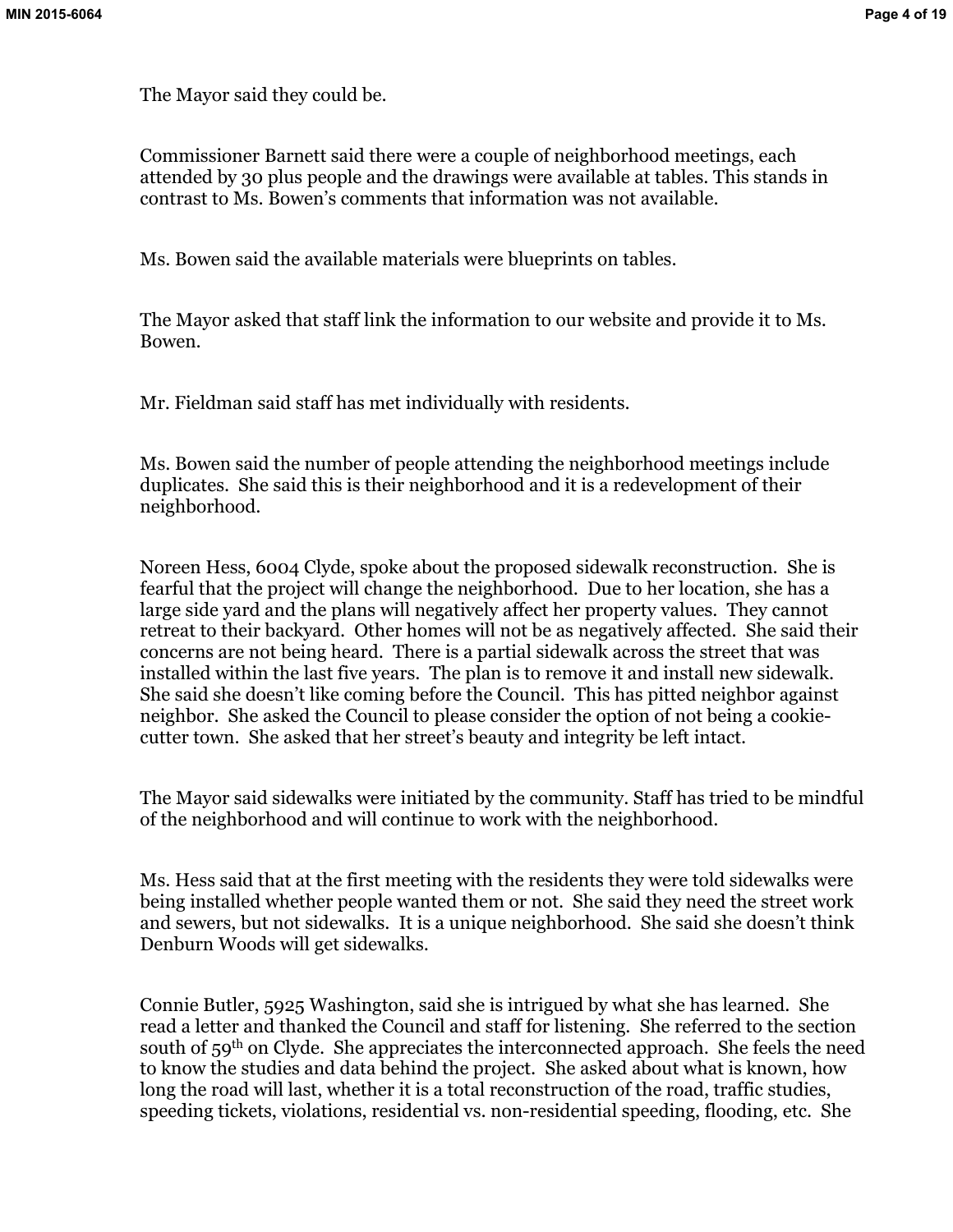didn't move into a neighborhood of ditches. She thinks this is a police issue and she hopes this will be rethought.

Norbert Ryzbicki said he discussed the Clyde Estates design with two staff members and was told that it is Council's decision that sidewalks are needed and will be installed. He was given the same answer twice.

The Mayor reiterated that sidewalks have been a long-standing community initiative.

Dr. Gordon Goodman, 5384 Middaugh, noted that the agendas and minutes are missing in the 2015 archives that are available through the Village's website. The Manager's report that has been referenced, is from December. Dr. Goodman urged Council to review the sidewalk policy.

Dr. Goodman said he is pleased with the tree consortium resolution. He referred to a slide regarding tree plantings, removals and inventory comparison. He noted the number of tree replacements and removals over a 13-year period. As of 2006, the Village is losing trees. We need space available for location of trees and may need more parkway space. The Village has a wonderful Forestry department and he hopes they get the support they need.

Tom Taylor said he has lived in Downers Grove for 37 years. He said we cannot afford not to be innovative. New technology will be a part of our future. Much effort has been put into plans for a new facility, but new innovations might be considered. Informed citizens make good government.

Joe Phillips, 840 Jay Drive, said the Village is well-run with a highly professional staff. He understands that a referendum will be on the ballot for the April 7, 2015, election. The Village needs a robust business case regarding the Village facilities and needs to dig deeper for a presentation that makes sense.

Tim Harms, co-chair of the Downers Grove for Responsible Government Coalition said that the Council has expressed its opinions regarding the referendum question, and they would like to respond. Mr. Harms stated the referendum question, and said it is clear, specific and directly addresses the facilities plan that is proposed by the Council. He said that the referendum is a gauge of public opinion. He noted that last week it was stated that the referendum was promoted in bad faith or had bad intentions. He has deep respect for those who circulated the petitions. He said their intention is to give residents what the Council would not give them. He and Tim Warner are available to answer questions. They consider it preferable to have an open exchange of questions, rather than discussion on Facebook.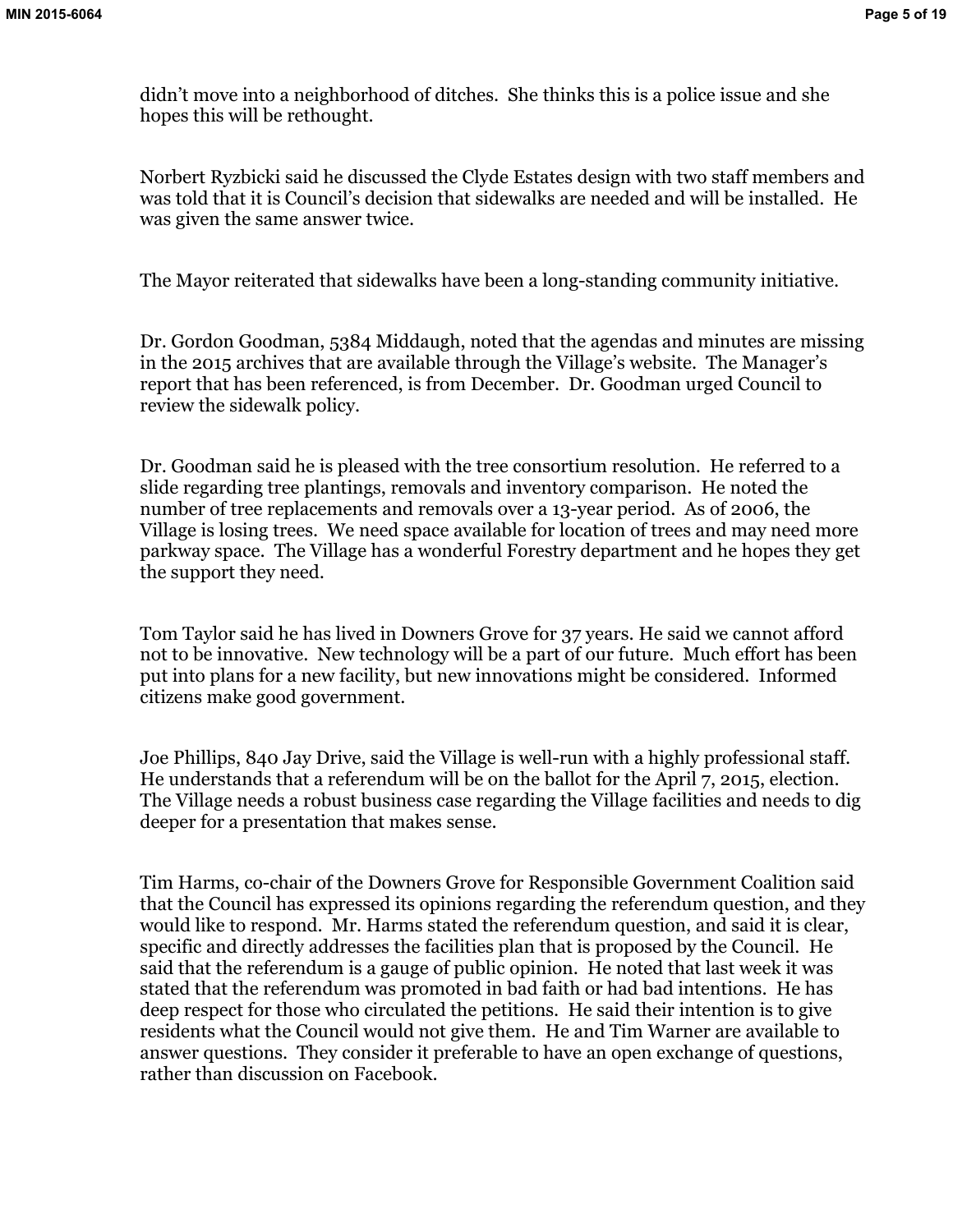The Mayor said that now that the referendum is officially on the ballot, there are restrictions on what the Village can doing using Village facilities that could be construed as being for or against the referendum. The Village can only provide information.

Mr. Harms said we can leave it up to the residents to vote. He would be happy to respond to questions about integrity of Downers Grove for Responsible Government. He said they can be reached at DG4RG.com

### **5. Council Member Reports**

Commissioner Olsen said yesterday was observance of Martin Luther King Day. Commissioner Olsen recognized the contributions of Dr. King and all those who promoted equality and contributed to voting and civil rights.

Commissioner Neustadt highlighted the Village's website and the ability for people to sign up for community notifications and link to the Village's Facebook page, You Tube, etc.

Commissioner Neustadt said he attended a Chamber 630 ribbon-cutting event for Adventure Realm at 63rd and Woodward, which opened yesterday.

Mayor Tully encouraged people to get sources from the Village's website as opposed to Facebook.

#### **6. Consent Agenda**

**COR 2015-6034** A. Claims Ordinance: No. 6089, Payroll, December 26, 2014

| <b>BIL 2015-6035</b> | B. Bills Payable: No. 6168, January 20, 2015                                                                                                            |
|----------------------|---------------------------------------------------------------------------------------------------------------------------------------------------------|
|                      | <b>MIN 2015-6047</b> C. Minutes: Note Receipt of Minutes of Boards and Commissions                                                                      |
| <b>Summary:</b>      | Liquor Commission - October 02, 2014                                                                                                                    |
| <b>Motion:</b>       | Commissioner Neustadt moved to approve the Consent Agenda.<br>Commissioner Durkin seconded.                                                             |
| <b>Votes:</b>        | Yea: Commissioner Neustadt, Commissioner Durkin,<br>Commissioner Hosé, Commissioner Olsen, Commissioner<br>Rheintgen, Commissioner Barnett; Mayor Tully |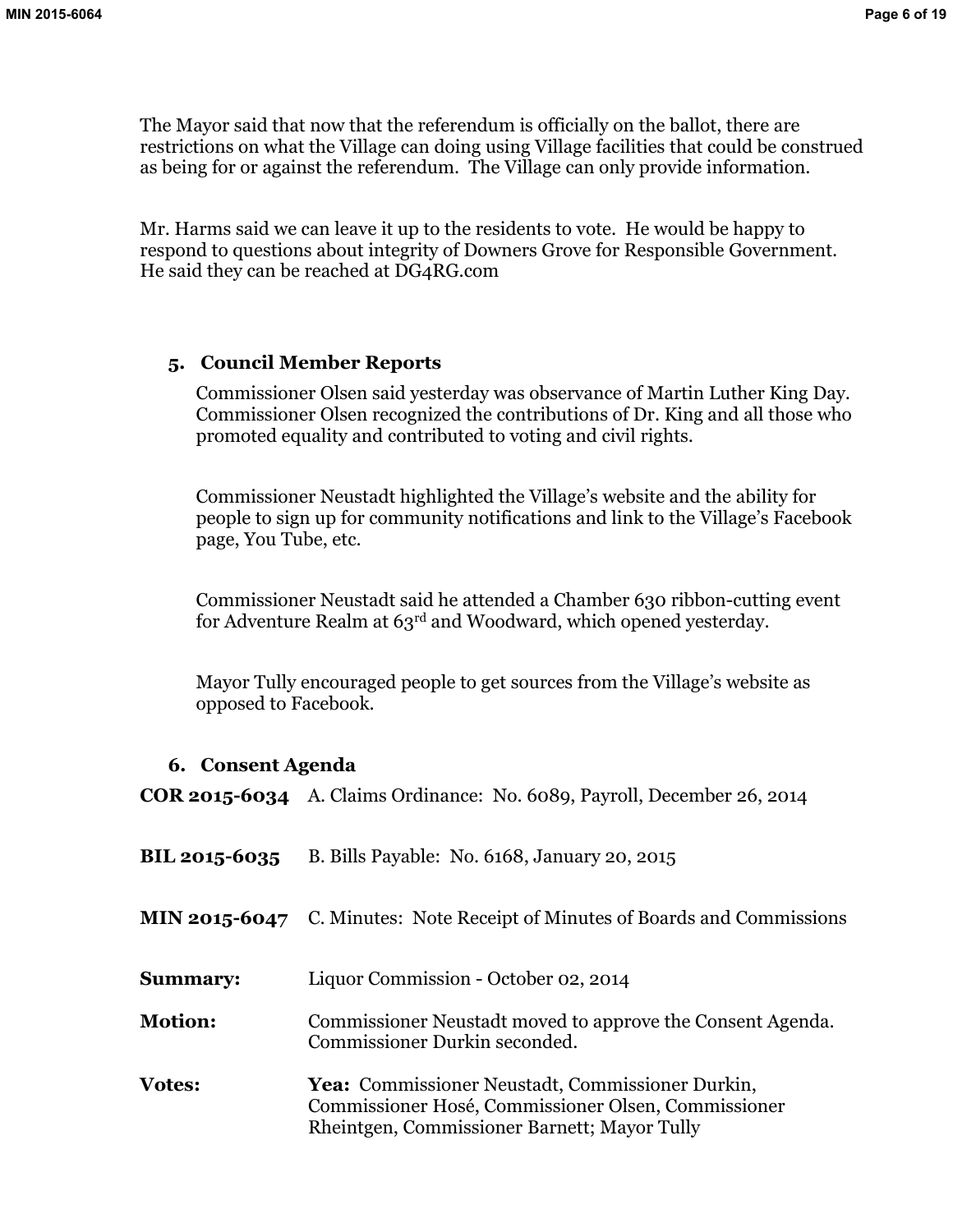Mayor Tully declared the motion carried.

### **7. Active Agenda**

- **RES 2015-6043** A. Resolution: Place an Advisory Referendum Question Regarding Police Facilities on the Ballot for the April 7, 2015, Consolidated Election
- **Summary:** A Resolution Placing an Advisory Referendum Question Regarding Police Facilities on the Ballot
- **Motion:** The Mayor asked for a Motion to place an advisory referendum question regarding police facilities on the ballot for the April 7, 2015, Consolidated Election.

This matter failed for lack of a motion.

- **RES 2015-6044** B. Resolution: Place an Advisory Referendum Question Regarding the Village Facilities Plan on Ballot for the April 7, 2015, Consolidated Election
- **Summary:** A Resolution Placing an Advisory Referendum Question Regarding Village Facilities Plan
- **Motion:** The Mayor asked for a Motion to place an advisory referendum question regarding the Village Facilities Plan on the ballot for the April 7, 2015, Consolidated Election.

This matter failed for lack of a motion.

Commissioner Hosé thanked his colleagues and the community for engaging on this matter. He said we are striving to find the "and" solution. There is only so much that can be captured on a referendum question. He then proposed that Council direct staff to put together a resident survey to obtain more, better and narrative feedback on facilities. This allows for additional educational opportunities as well as the ability to put information out and get information back.

Mayor Tully said no one doubted the intention, but they struggled with the appropriate vehicle. No one has suggested to do nothing. This is a better path to get information out and input back.

Commissioner Barnett said Council needs to make information available to the public starting now. He suggested changing staff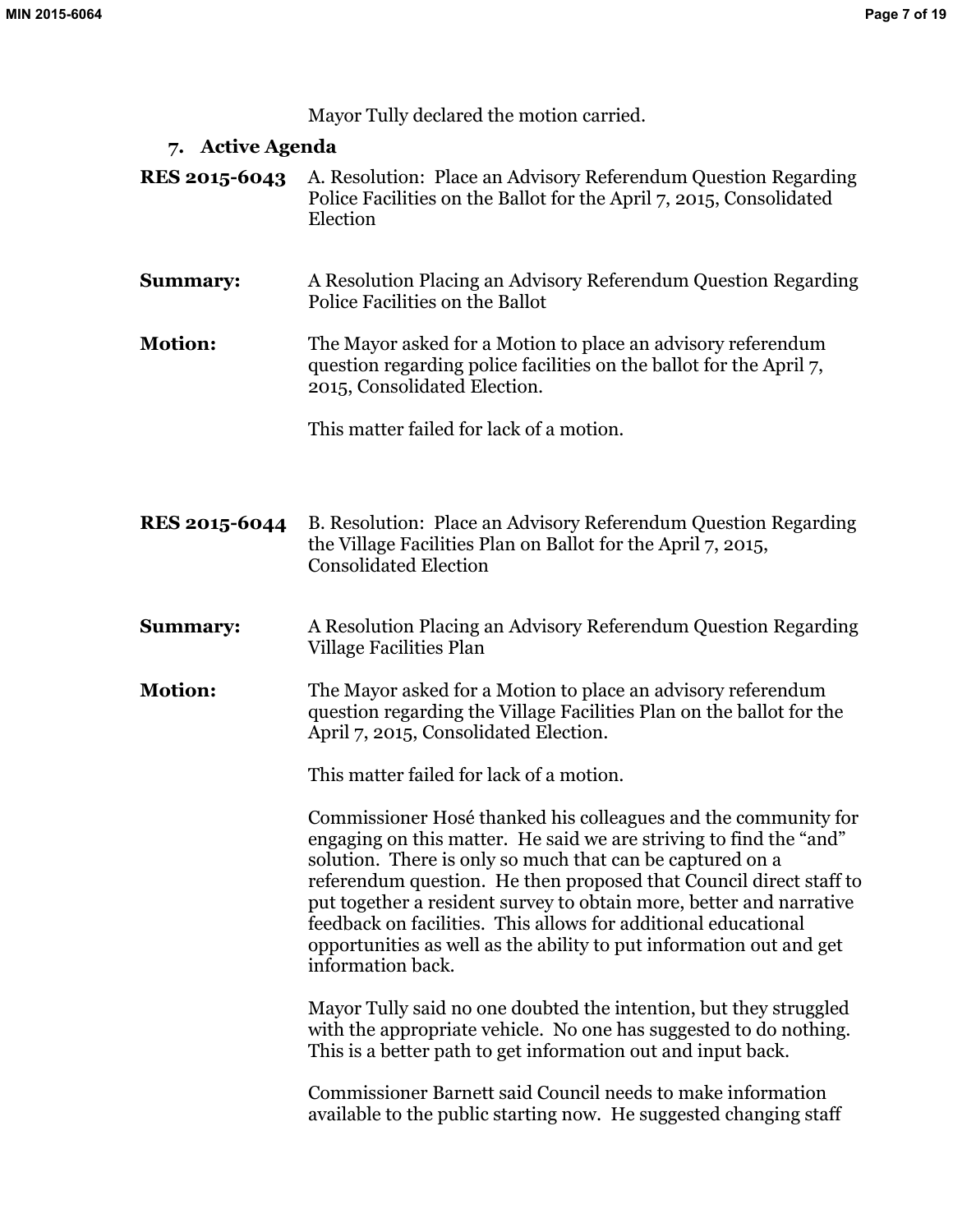priorities to try to get information out. He would like to direct staff now to get information to all residents.

Mayor Tully asked as to the specific additional measures that should be taken.

Commissioner Barnett said time is of the essence. Staff should decide the next action.

Mr. Fieldman said staff will continue with individual meetings with Council members to determine desired outcomes. He will start immediately and these meetings will be a precursor to a survey. The work plan will be posted and shared.

# **8. First Reading**

# **INF 2014-6006** A. Resolution: 942 Maple Avenue Structure Relocation

Mr. Fieldman introduced Planning Department Manager Stan Popovich to make the presentation, saying that staff will be looking for direction from the Council.

Planning Manager Stan Popovich commented that the proposed agreement is to relocate the house at 942 Maple to 743 Maple Avenue. He showed slides depicting the path proposed to relocate the house. The agreement is a three-party agreement that lays out the responsibilities of the Tillotsons, and developer and the Village. The Tillotsons are responsible for preparing and relocating the house, seeking historic landmark designation, indemnifying the Village and developer, and agreeing for private tree work. The developer will donate the structure for moving, provide a cash donation equal to demolition costs, apply for multi-family residential building permit, pay for all Village permit fees for the multi-family residential building and remove the existing oak tree at 942 Maple. The escrow amount is \$140,000. The Village will offer technical assistance between the Tillotsons and the developer, expedite review and approvals, distribute the multi-family permit fees to the Tillotsons, waive all permit fees for 743 Maple Avenue and duly consider historic landmark designation.

Mr. Popovich then addressed the issue of tree location, and referred to the tree map showing 30 trees that will be impacted. The map was recently revised, and the tree numbers have been reduced. There are still 30 trees impacted. He said that there are 5 parkway trees to be removed and replaced, and 11 ash trees to be removed. He reviewed all of the trees impacted by the move of the house, based on review by the Village Forester. Mr. Popovich said that the proposed move will include before and after images to visualize the impact of the proposal. He said that they also will show the before and after pictures of trees on Maple Avenue and the look of Maple Avenue. There are some trees, such as the ash on the Park District property, that have already been removed. The Village will replant any trees removed.

Mr. Popovich then showed photos of the corner of Maple and Mackie, as it appears now and will appear after the house has been moved.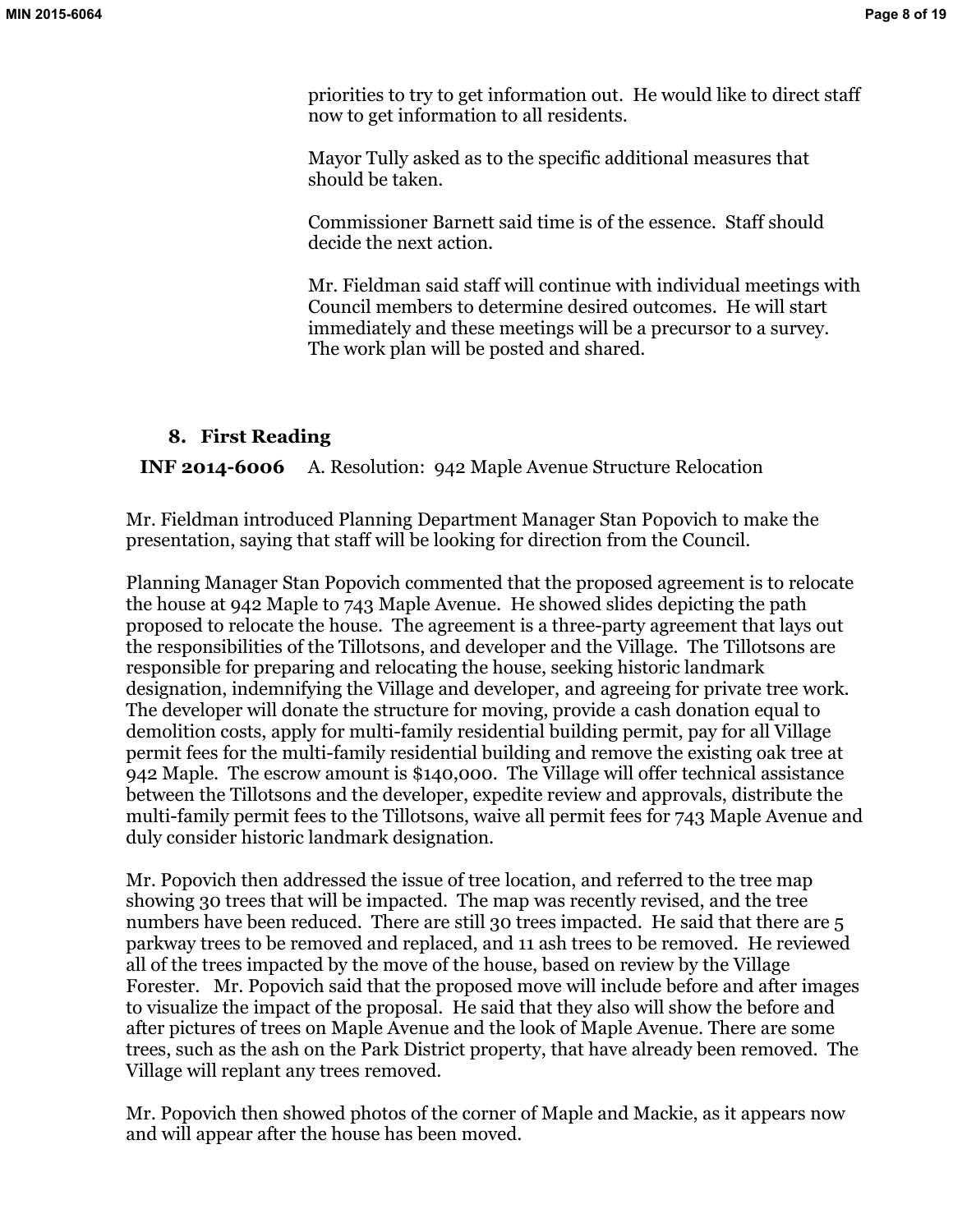Mr. Fieldman said the "and" solution in this case is to save the house and preserve the trees. This is as close as they could get to the "and" solution. He noted that the Forester has worked hard to remove the minimum amount of trees, and this is a trade off. Time is of the essence in this case because the condo developer plans to begin construction in the spring. The foundation would have to be started immediately once this agreement is approved. The proposal shown is the minimum amount of trees to be removed.

Commissioner Olsen asked about the replacement of parkway trees with 3" caliper trees, and who would pay for the cost of the replacement. Mr. Fieldman said the Village would be responsible for the cost, but the Tillotsons would be responsible for paying for the valuation of the public trees to be removed. The fee would be used to replace the trees.

Mayor Tully noted that the location being discussed tonight is different from that which was previously identified. There are still some things to be calculated and there may not be answers to all questions this evening.

Commissioner Hosé asked whether there is a way to shrink the house as it goes down Maple Avenue, such as to cut it in half, to lessen impact on Maple Avenue trees. Mr. Fieldman said that cutting the house in half would not be an option, but the front and back porches would be removed. Commissioner Hosé then asked how the trees to be replaced compare to the existing trees. Mr. Popovich said that the existing trees range in size from 2", 23", 30".

Commissioner Neustadt asked about the size of the parkway trees, and Mr. Popovich said they would be 2" or 3" trees. Commissioner Neustadt said he thought the utilities would be a big issue, but it appears that is routine. Mr. Fieldman said it is not routine, however, there are best practices that they are aware of.

Commissioner Neustadt then asked if there are utility boxes in the right-of-way, and the Manager replied that the house could be redirected around some obstructions.

Commissioner Neustadt then asked what happens if the developer does not go forward, and the Manager responded that they are entering into an agreement. The Tillotsons would have significant risk here. They are looking for ways to mitigate the risk to the Tillotsons.

Mayor Tully commented that the removal of 15 trees is contemplated, four of which are ash trees. He asked about the remaining eleven trees. Mr. Popovich then provided a list of the remaining 11 trees including the type and size.

Commissioner Durkin asked about the private trees that need to be pruned, and what happens if the owners change their mind. Mr. Fieldman said there is a clause in the agreement. The Tillotsons would be required to obtain written approval to prune trees. Mayor Tully noted that five trees are on private property. Commissioner Durkin commented that there are a lot of moving parts involved. Mr. Fieldman replied that staff is looking for direction to continue working on the agreement. He said that they might want to direct the Tillotsons to reach out to the private tree owners.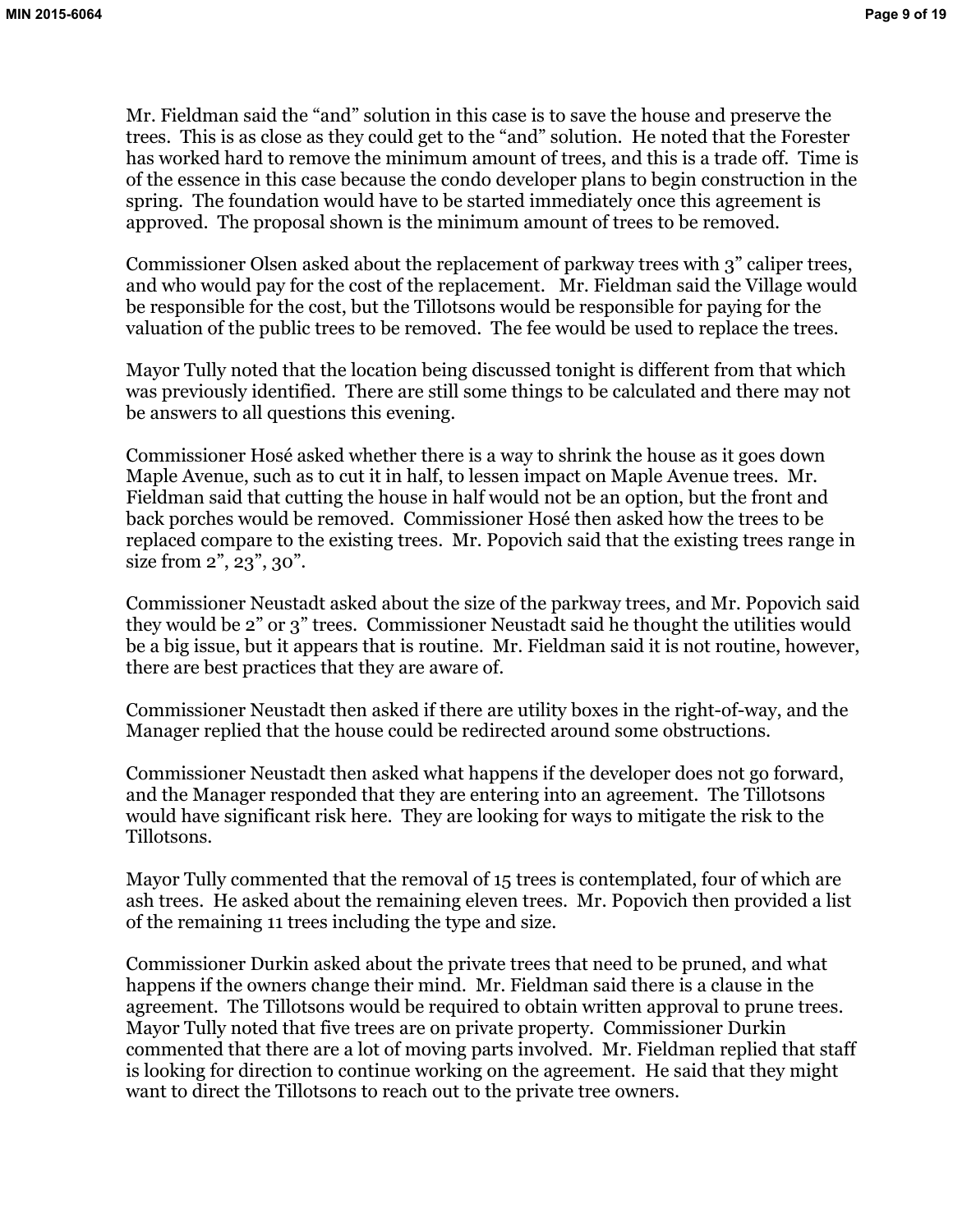Commissioner Rheintgen asked whether replacement trees could be of the same size. Mr. Fieldman responded that the maximum size suitable for planting is a 3" caliper. Anything larger is too big to survive. Commissioner Rheintgen asked how long it would take to regrow the canopy, and the Manager replied that there is ½" growth in caliper per year. It would take 16 years to reach the 11" caliper. Commissioner Rheintgen then asked what the Village contribution was when the Blodgett House was moved.

Commissioner Durkin said that was a private house for public use.

Commissioner Neustadt added that it was projected to raise \$35,000 in revenue.

Commissioner Rheintgen said that beautiful trees affect the property value. She asked what the impact of this would be on the properties. Mr. Fieldman said that it would be \$831 per year for all the properties impacted. Commissioner Rheintgen then asked what the age of Tillotsons' house is, and Mr. Popovich said it is not a significant property. Commissioner Rheintgen questioned the timeline for designating the historic landmark. Mr. Fieldman replied that the final schedule has not yet been determined. Staff will provide ample time but it would have a deadline.

Commissioner Barnett asked for clarification regarding the historic value of the existing house at 743 Maple Avenue. The individual breakout calls it "significant", yet staff identifies it as "contributing." Mr. Popovich said that information would be obtained.

Amy Hebert, 802 Maple, spoke about the value of trees in a neighborhood. The presence of trees adds value to the sale price of a home, reduces noise by nearly 50% and drivers are less aggressive. She said that trees also reduce crime and collect runoff. The caliper does not directly relate to the canopy. Older trees will not regenerate in a short period of time. She asked that they consider the impact of the neighborhood as a whole.

Scott Lazar, 808 Maple, said he was initially excited about the prospect of moving this structure, but now he has concerns. Trees are a part of the town, the name, and the name of the street. Downers Grove has been a Tree City USA since 1984, and was approved for Forestry Department accreditation and reaccredited in 2012. Mr. Lazar then referenced the Urban Forestry and Municipal Landscape Maintenance Program report, and looked at the stormwater runoff impact based on the original proposal. The reduction of gallons of stormwater interrupted annually is 27,792. Regarding tree pruning, Mr. Lazar said this is not positive. The proposal would cut a 40'x40' swath down Maple Avenue. The street is 32' curb-to-curb. He spoke with representatives at the Morton Arboretum, and they cautioned against this move because of the risk to the health of trees, the death of trees, the costs, and the risk from weak and falling branches. They referred to professional pruning standards, saying under no circumstances should they move more than 25% of the foliage of a tree. They could expect more of these trees to fall down. Mr. Lazar then asked if water runoff liability has been addressed, and has the Forester been asked to conduct an impact study.

Mr. Fieldman said that the answer is "yes" regarding the Forester, and the product of her study is tonight's presentation.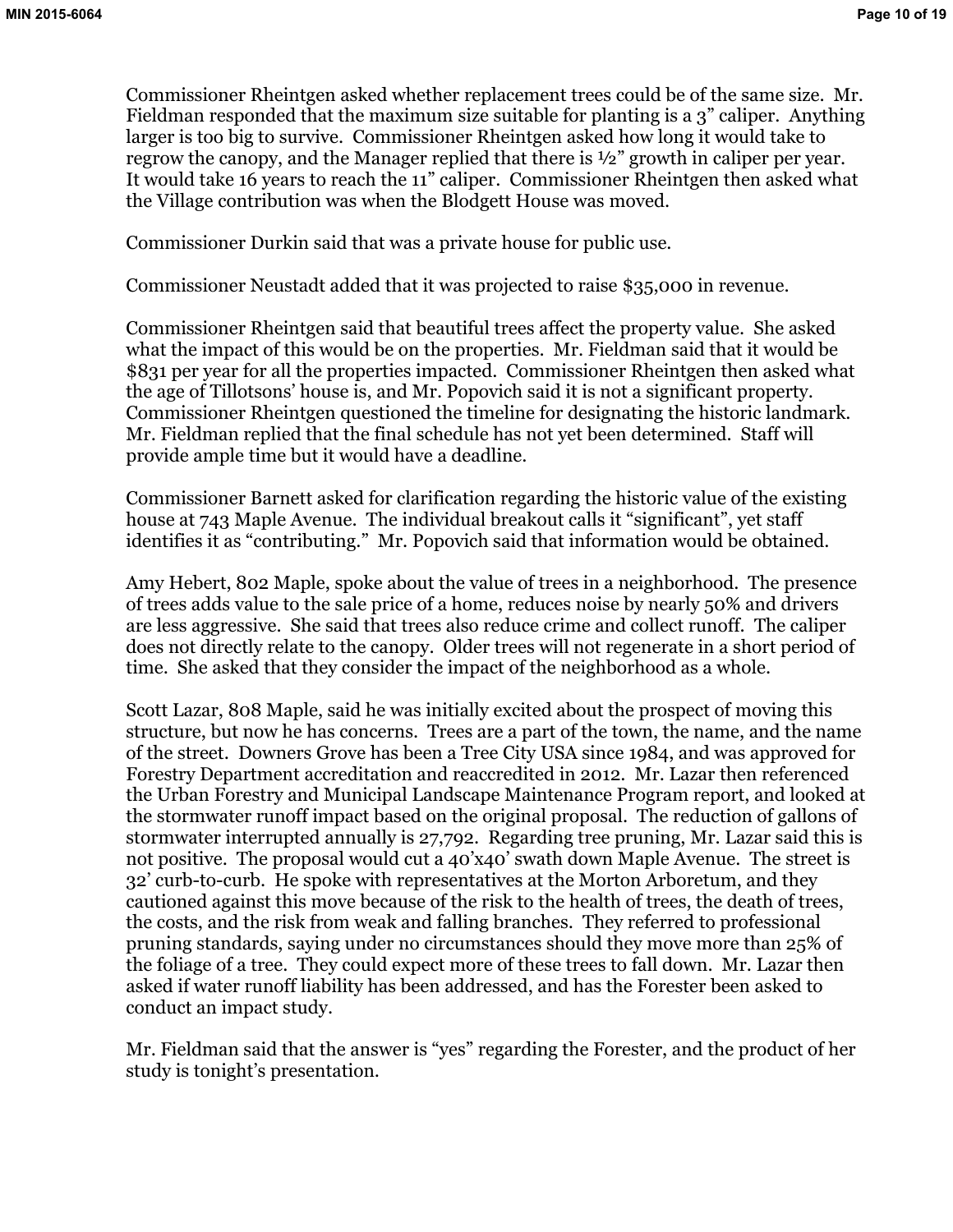Tom Taylor said it is heartening to see the passion for trees. He asked about a plan to move the house at the corner of Main and Maple. Mayor Tully said they have not contemplated this.

John Hebert, 802 Maple, said he was sold on his house due to the canopy. He spoke about three parkway trees. One has a Cooper Hawk. Another is an original Maple tree. He said this impacts on wildlife.

Mayor Tully noted that the Village did not initiate this. An opportunity has presented itself, and it is a neighborhood issue. The Village is trying to explore options and fully appreciates that there will be an impact. They are trying to respond to a cry about the house.

Christopher Salman said he moved the Blodgett House in 2008-09. The Edwards house is a beautiful home and deserves to be moved.

Mike Behm, 4629 Linscott, said that this is a community discussion and not an argument. He came before the Village a few months ago as a resource if the Village wanted it and wanted to save the house. He is here as a resource if people want them to do this. He said he doesn't understand why the past four months have been an argument rather than a discussion. He has given a good amount of his time. All he is hearing is anger rather than opportunity.

Denise Lazar, 808 Maple, read a statement on behalf of a neighbor, Mr. O'Malley. Mr. O'Malley's letter expressed concern about the impact of moving the home and the trees. Trees make Maple Avenue unique. The move will take away the scenery, and the impact is devastating. Mr. O'Malley's letter said that this is a long-term impact that will take 20- 25 years to replace. Residents on Maple Avenue should have more say than those who don't live on Maple.

Ms. Lazar then said that \$140,000 is a huge amount of money for the Village to pay for one historic home. She would like to know what it cost to move the Blodgett Home from a public to private purpose. Mayor Tully said there is a cost. The Village has been involved in aspects of what are community assets. Ms. Lazar said that if the Council approves this move, she suggested that money be made available to owners for trees to be planted on private property. She thinks making funds available to property owners would go a long way to alleviate the concerns about rebuilding the canopy.

Karen Crowe, 5408 Fairmount Avenue, said that the Oak on the private property seems to be so easily wiped out. She values the trees on her property and is concerned about the canopy. The information that is being presented is not entirely accurate and that is why there is concern expressed. She asked the Council to reconsider the slides of before and after to show what trees would remain. The slides do not accurately represent how the street will look. She is in favor of the House. She spoke about the tree inventory on Maple Avenue, and said that the public needs accurate information. Ms. Crowe reviewed the trees that were reported by staff, saying that some of the information was not exact. With regard to runoff, she said people talk about runoff created by larger homes. Trees have a life expectancy that should be taken into consideration.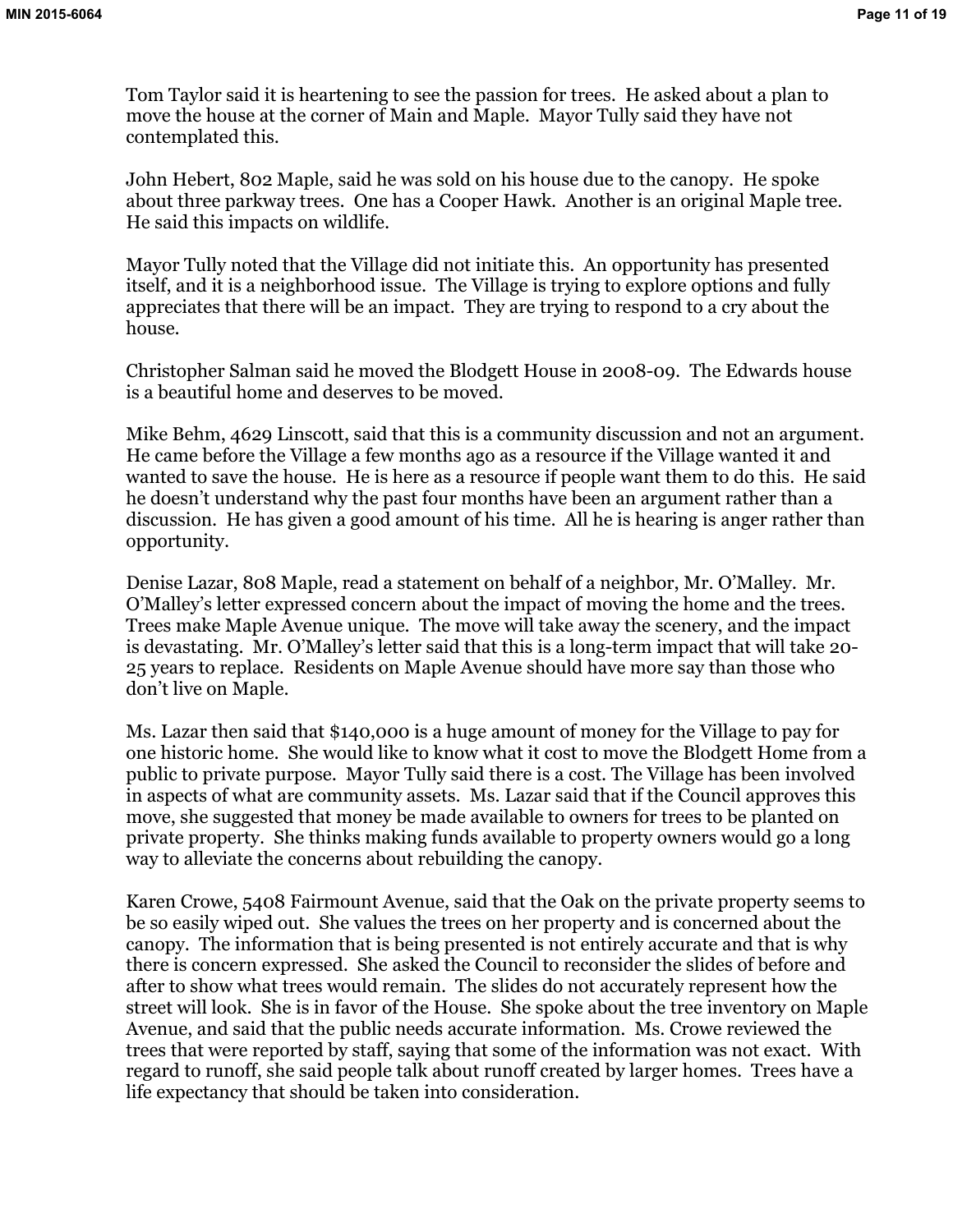Mayor Tully clarified that the Oak tree on the property is coming down because of the project, and not because of the move of the house.

Christine Martin, 701 Maple, said she is in full support of moving the Edwards House and thanked the Behms and Mr. Tillotson. She thinks it is the perfect, ideal situation for an old and gracious home. She does not agree that pruning the trees is bad. Pruning and trimming trees is good for the trees. The trees being removed are not ancient. The house remains but the trees come and go. She is in favor of removing the trees and replacing them. She showed photos of the interior of the house, saying that the house is not in disrepair. She has full confidence that the Tillotsons can bring this house back. She support the Tillotsons and the Behms.

Kathy Wilson, 705 Maple, said that her house would not be impacted by the move of the Edwards House. She has lived in Downers Grove for 28 years, and has seen the tree canopy disappear due to new homes being built. Flooding is due to new homes being built. Ms. Wilson said that she thinks that the Edwards House is two Sears kits put together. With regard to the trees, the truck can go around the trees. The five private property trees have to be pruned, and pruning will probably happen at the top of the trees. She noted that Maples generally live to be 40-60 years, and even the oldest Maples are probably not the originals. Trimming trees on Maple should be a Village concern. Ms. Martin reiterated that there are only four trees over 10", and most of what has to be removed is fast growing. She suggested that the Forester look at this. She doesn't think it will look as stark as the photos shown, and she would like to save the Edwards House. Downers Grove has a history that is more important than whether the trees are replaced. She supports moving the Edwards House.

Commissioner Rheintgen said that the house mover, and the Village Forester have discussed how the house would be moved. This is a tree plan based on those discussions and the tree plan could be enacted before the house is moved. Their plan is designed to have the minimum impact on the trees. Mr. Fieldman said that this tree plan has been prepared after multiple walk-throughs of the house and Maple Avenue. The plan shows the most accurate interpretation for the removal of trees with the minimal amount of impact. What is substantial is the width of the house, which is 40'.

Chuck Fevilllan, 633 Maple Avenue, said he supports the move. His parkway trees have been replaced four times. If you move the house, the trees will grow back. Twenty-five years from now the houses may still be there, with different trees that have grown back. The only tree they should be upset about losing is the Oak tree.

Ms. Wilson said that they have visited over 48 properties on Maple, and she presented the results of those visits to the Council.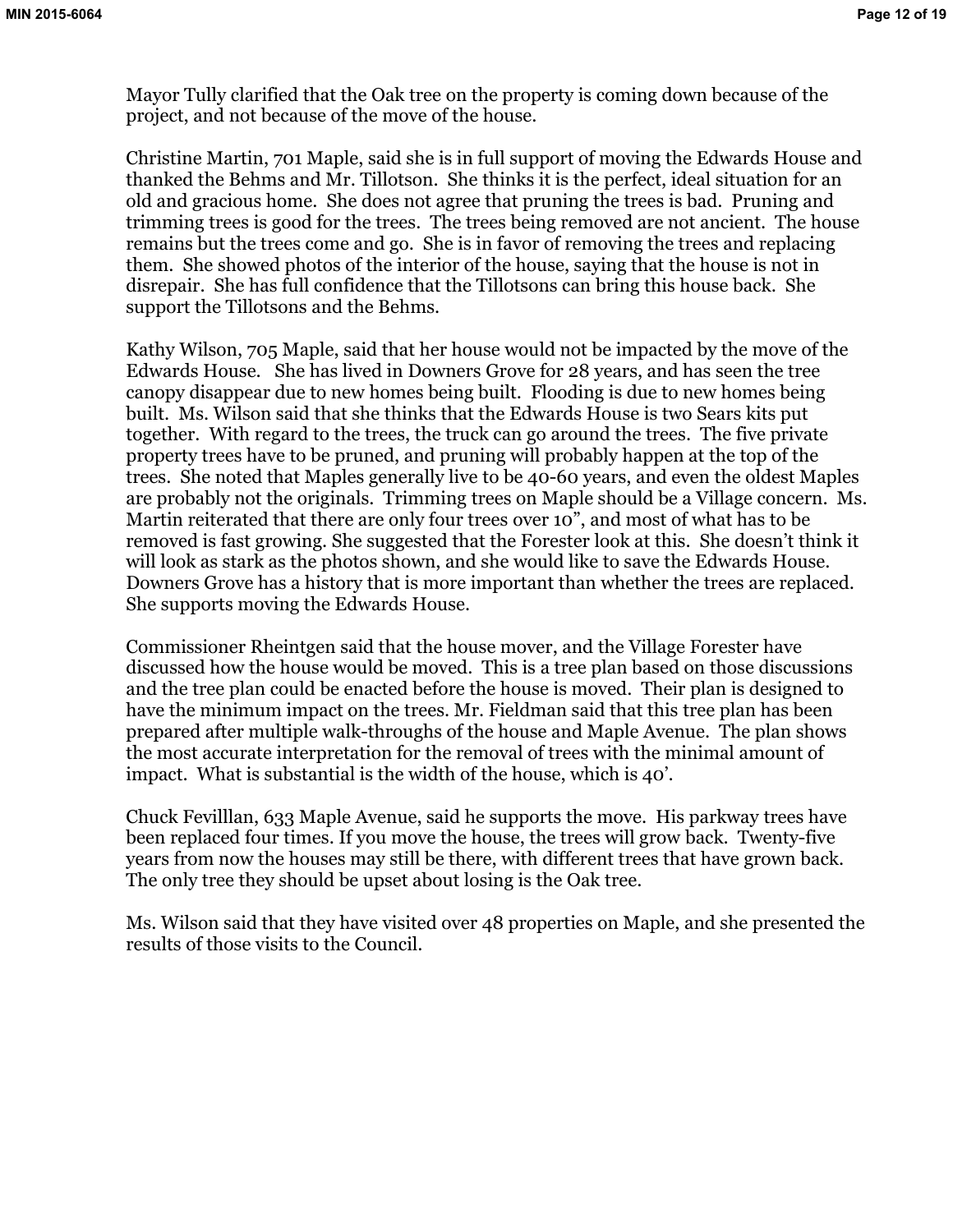Ms. Potts commented that she does not live on Maple Avenue but thinks this is an issue for the community. They have discussed the impact on the trees, and she said that most of the people there wouldn't live long enough to see the canopy grow back. Her understanding is that residents with private property trees can just say no to the Village. She asked about the Village Council's report dated January 20, 2015, on page two which refers to the interior of the structure being gutted. She also learned that the front and back porch would be demolished. The Mayor said that the front and back porch would be removed and then replaced. Ms. Potts commented that it would take a couple of decades or more to replace the canopy. She noted that not all trees would be removed.

Mr. Fieldman commented on the status of 743 Maple, saying there are three categories: 1) contributing significance; 2) contributing; and 3) not contributing. The existing house at 743 Maple is in the middle category. He then asked Mr. Behm to explain what is meant by interior demolition, which relates to the basement area. Mr. Behm said that the basement would have to be gutted, but nothing above the basement level would be gutted.

Mr. Hebert said that regarding the survey along Maple, several homes were by-passed. He asked if there is a way that he would have to consent to this. The Mayor responded that if the owner is opposed to any pruning of their private trees, they have the right to do that.

Commissioner Durkin asked whether the tree can be moved without an owner's consent, and Mr. Fieldman responded that it is highly unlikely that his trees could be moved without an owner's consent.

Nancy Svoboda, 4702 Florence, said the issue of the home has community impact. She knows the sadness of losing trees, and it has to be weighed against the historical preservation. She asked for ways to preserve the Edwards House.

Mayor Tully said that the staff has looked at various options. The Village and Council have been looking for ways to get to a solution. There are significant obstacles to saving the house.

Ken Wolf, 744 Maple, said it does not make sense to destroy the canopy to save one house. He asked about the resale of the house. Mayor Tully noted that the house would have to be designated as a landmark property. Mr. Fieldman added that defaults and remedies would have to be added to the agreement.

Dr. Gordon Goodman said he is a notorious tree hugger. He moved to Downers Grove in 1962 and he is 82 years old. He thinks this house is worth saving. Over a 22-year period, one-third of the trees are replaced. Over a 66-year period, it is a 100% replacement. He referred to subdivisions and trees that have grown in those subdivisions. The neighborhood can recover from the impact of the tree plan. He is confident that the Edwards House will survive. It would be desirable if the Village would have a public use for the house at Maple and Main.

Tom Callahan, 954 Summit, said he is doing a community film project about Downers Grove and has learned that people talk about community preservation; however, he said that they have to keep in mind that we live on stolen land. We need to broaden our understanding of the land.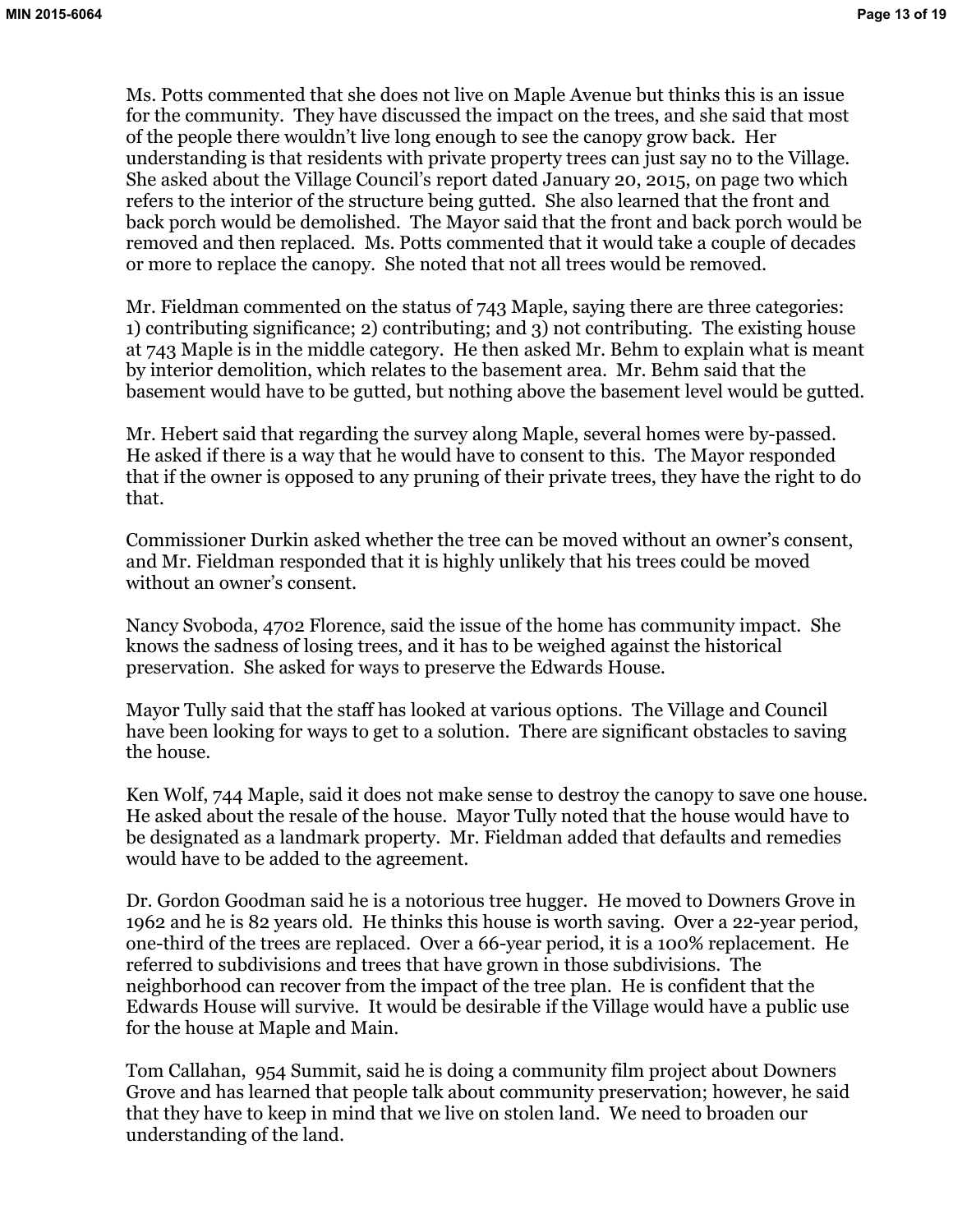Mr. Lazar referred to a memo from The Lakota Group, which lists 743 Maple as a "significant" property.

A resident from 5<sup>th</sup> Street said we are all impacted by changes. He supports older trees and homes. There has not been much discussion about the cost, and he asked if the deal would fall apart if the Village pulls its support. Mayor Tully responded that it would fall apart in terms of the Village participation. The resident replied that he is concerned about the benefit of this particular partnership. He does not think the tangible benefits will be apparent, and does not support the use of \$140,000 of Village funds.

Mayor Tully explained that private citizens have come forward. He said that the Village did not initiate this. It came about as the result of public response. Private citizens have come forward with a proposal to save and move the house. He noted that some years back the whole community paid for the installation of the brick street because of its aesthetic benefit to the community.

Mr. Behm commented that when this project first was brought to the Village, he offered the parcel and wanted to break even and not make any money on this project. He does not want anyone to think that he will make a profit on this. He doesn't want to lose money. This is not a developer venture, and no one is making a profit on this.

Graham Mosey, 4925 Forrest, said he was born in England and said that in England they use a netting and tarp system to save trees that are taller. He suggested that something of that nature might be used in this case.

John Tillotson, 5232 Benton, said he is the owner of 743 Maple and is not a developer. He purchased 743 Maple because they love trees and historic homes. He does not want to negatively impact his neighbors and thinks the Edwards House is a beautiful structure. This is an effort to contribute to the community. If this is going to negatively impact neighbors, he said they can just take the project off the table. The primary concern was saving the Edwards House, and that is why they offered the property on Maple. They have the location and are in the fortunate position to afford this.

Kathleen Drennan, 840 Maple Avenue, has lived there for 20 years. She is in favor of moving the Edwards House and it is fine by her to trim her trees.

Mayor Tully commented that this is a community conversation and is a difficult puzzle. There are many obstacles involved, and he thinks everyone is well intentioned and has the best interest of the community at heart.

Commissioner Neustadt asked if he were at 905 Maple and looked at the private property tree, how much of it would be trimmed up. Mr. Fieldman said it is difficult to say. Having walked it several times with the Village Forester, that level of precision is difficult. They know the dimensions of the house, the dimensions of the street, and at what point branches will brush against the house. They can work on those types of exhibits if needed.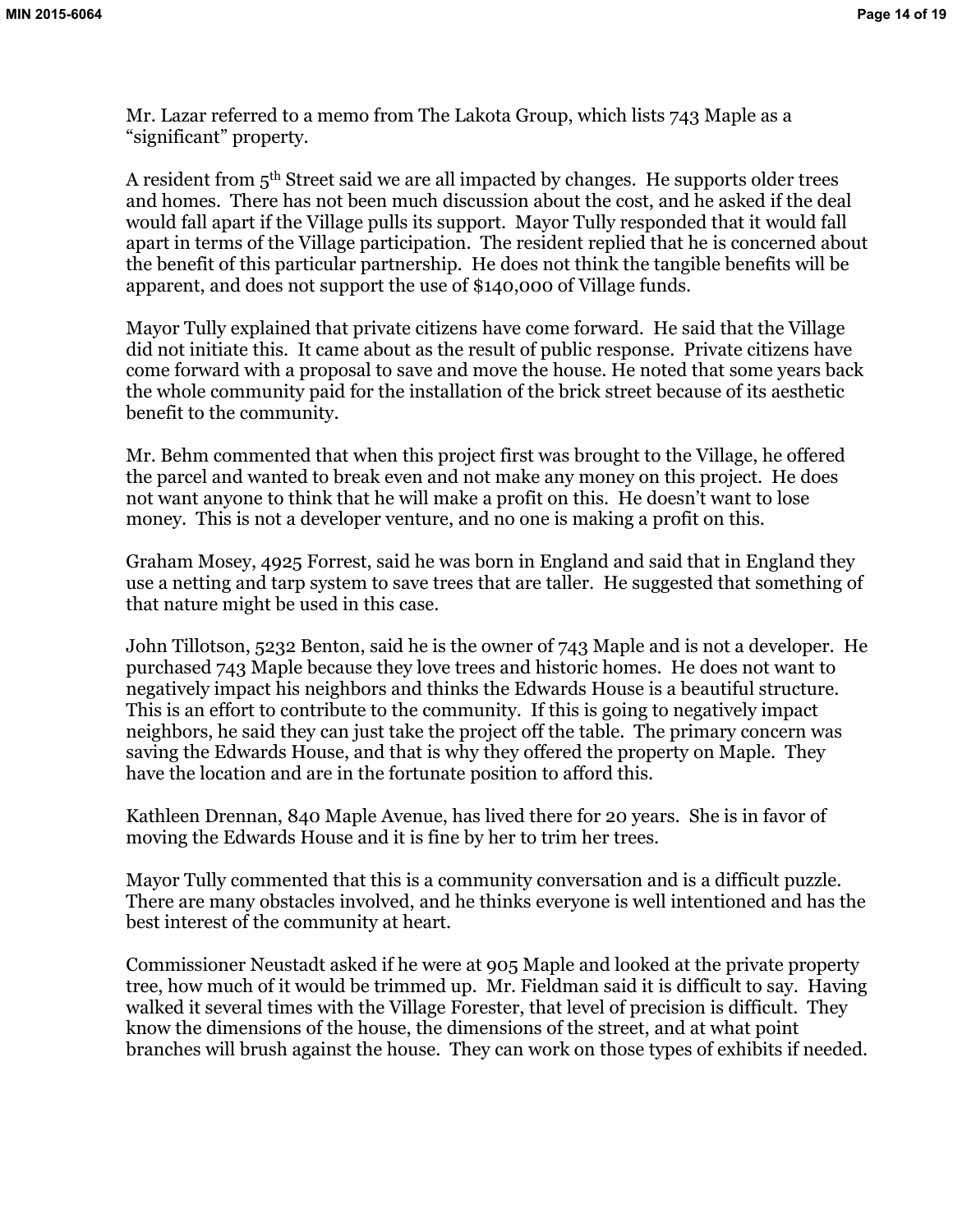Commissioner Neustadt then asked about the acceptance of the developers' building permit fees, redistribution, etc. Mr. Fieldman said the fee waiver policy can be waived for not-for-profit agencies. He said that the Village has done fee waivers as economic incentive agreements as well as other exceptions. The mechanics of this deal are important, such as escrow funds. Commissioner Neustadt asked if the Village is considering waiving the building permit fees for the condos, and the Manager said yes. That is the majority of the funding for this project in the amount of \$140,000. Commissioner Neustadt asked where those building permit fees funds would generally go, and Mr. Fieldman said that they would go into the General Fund to cover the costs of providing services and plan reviews.

Commissioner Neustadt commented that Downers Grove values and honors historic preservation. The Edwards House is beautiful and historic. The tree canopy is throughout the Village, not just on Maple Avenue. He said that they have to look closely at the effect on the characteristics of the neighborhood—is it the tree canopy, or the historic home? The Village must get the private property tree trimming in place before moving forward. Without those private property owners' agreements, they cannot move forward with the project. He said the information received this evening from private residents, staff, the Behms and Tillotsons has been remarkable. He is glad they are having this conversation. Up to now they have expending many hours of Village staff time.

Mayor Tully thanked all of the people present for their participation, and those who stepped up to allow for this conversation to take place. He said that they appear to have competing interests. The Comprehensive Plan talks about the vision for the future in terms of housing stock, and the urban forest. Those are the horns of the dilemma. Maple Avenue is characterized as historic, and the question arises as to whether the Village can preserve the home and the trees. No matter what is done by the Village, someone will be unhappy. The Mayor discussed the topic of trees, saying that the smaller trees are not the issue. It is the trimming and the impact on the canopy. If this were just about the parkway trees, the Mayor said they could get past it. He stated that he has an issue with government involvement and private trees. He wants to move forward with this; however, the Village has to find a way to bring the private property owners along in this project. The impact on private owners is troublesome for him.

Commissioner Olsen commented that he supports moving forward, and wants to see them address the issue with the private property trees. He thinks it behooves the Village to move forward as best as possible.

Commissioner Rheintgen said that this is a hard decision to make. She is interested in saving the house. She said that she asked a group of  $5<sup>th</sup>$  Graders today about saving the house or the trees and they were divided. The pro is to save the house, but there are a lot of cons. Thirty trees are going to be impacted, and permit fees in the amount of \$140,000 will be expended. Commissioner Rheintgen said that the Village has to answer to that, as it is for a private property. It will take 16 years for trees to return to their current place. She thinks there are more cons than pros.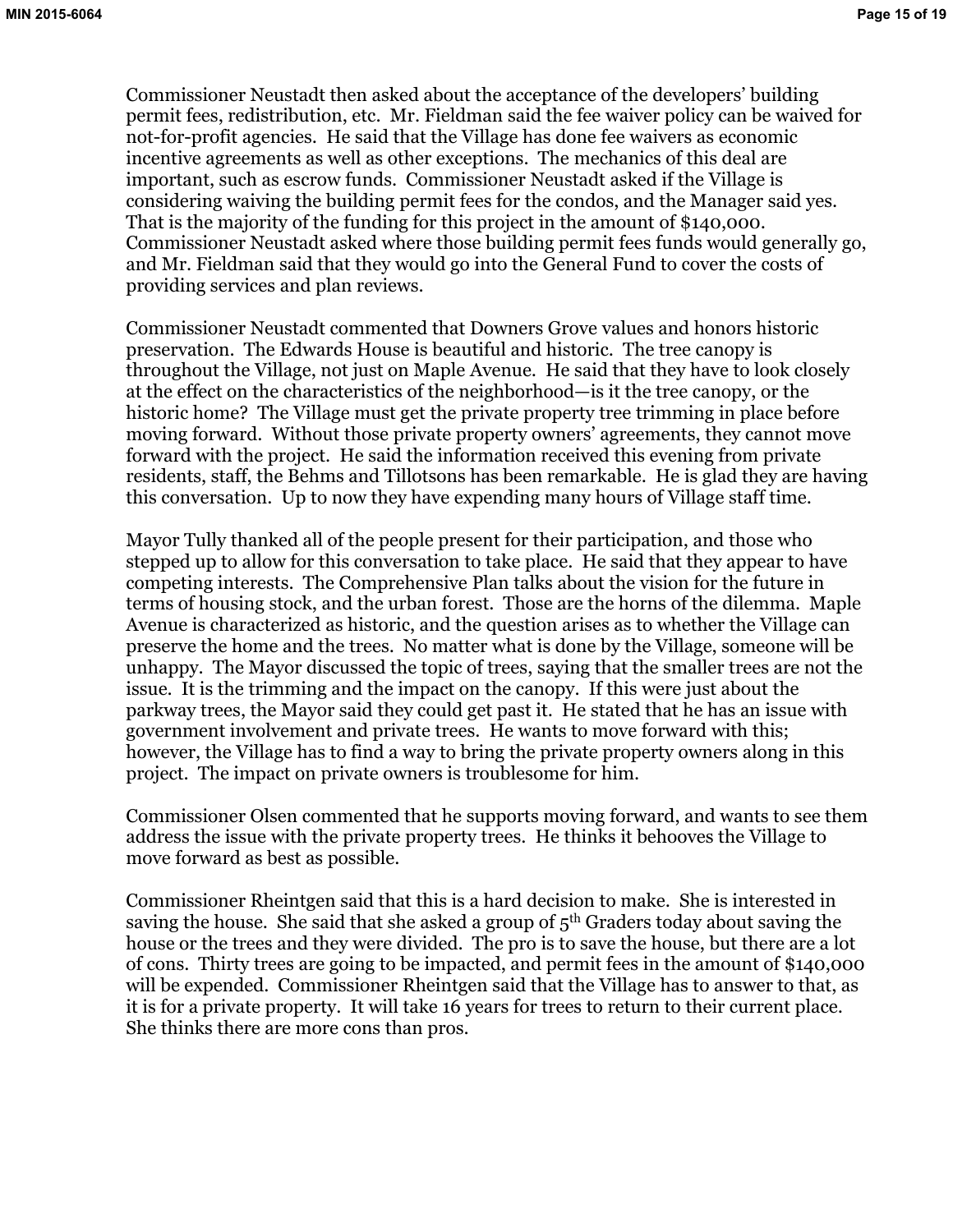Commissioner Barnett expressed his opinion that this is a value decision, and they value both elements. The public value of trees exceeds the value of the house in his opinion. The Village has spent energy and resources on its trees for 40 years and our historical preservation efforts have been largely unsuccessful. He thinks that the tree value exceeds the value of the Edwards' home.

Commissioner Hosé thanked everyone, and especially the Behms and the Tillotsons. It says a lot about the character of Village residents. The public benefit of keeping the trees outweighs the benefit of keeping the house. The dramatic impact of the tree canopy on Maple Avenue is a con that he's not willing to go to. He hopes there is a way to keep the history.

Commissioner Durkin said that his concern is the use of the \$140,000. This is to preserve a house to maintain a private residence, and not be a public use. There is a large financial burden that is being placed on the two residents who have come forward for moving the house, but it will still be private ownership. He is stuck with that dilemma.

Mayor Tully said that he heard that Commissioner Barnett and Commissioner Hosé said they should save trees at the expense of the house. He thought Commissioner Rheintgen appears to be torn, thinking the cons outweigh the pros. He thought five members said if they can get the consent of the five private property owners, they could go forward to draft an agreement to move the house.

Mr. Fieldman clarified that he heard three Commissioners say if the petitioner doesn't pursue getting the signatures, then staff should get involved. Two Commissioners said that staff should lead the effort.

Mayor Tully replied that if five private property owners whose trees stand to be trimmed as a prerequisite to the house being moved provide their consent, then staff should continue to move forward. He is in favor of further staff participation.

Commissioner Neustadt said that the petitioner has to get the agreements ready.

Commissioner Rheintgen said she agrees with Commissioner Neustadt, but even if the private property owners do agree she still has some issues.

Mr. Fieldman said that without the \$140,000, the project will not proceed.

Mr. Tillotson said that they are planning to put an addition on the structure and need to break ground. If the revenue stream is not there, the deal is off the table. He said that they would plan to stay in that building for approximately six years, when their children move on to college.

Mayor Tully thanked the Behms and Tillotsons for their offer and providing the opportunity. He called on the neighborhood to rise to the occasion.

**REP 2015-6045** B. Ordinances: Potential Amendments to the Zoning Ordinance and Historic Preservation Ordinance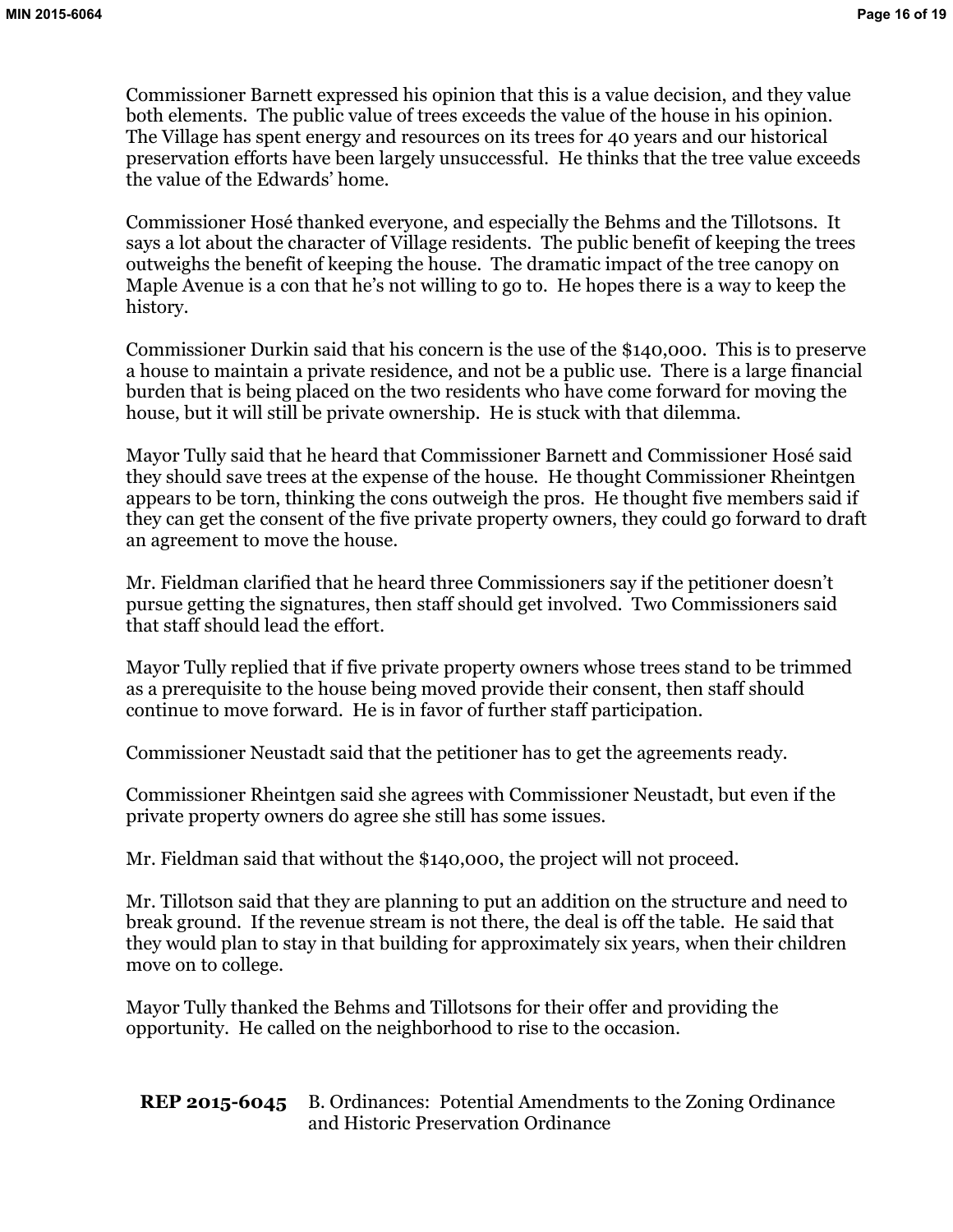Mr. Fieldman said we have learned from the experience on Maple Avenue. Staff has presented the scope and schedule which proposes addressing with the Historic Preservation Ordinance from February through April. Review of the Zoning Ordinance would be from May through the end of the year.

Mayor Tully suggested taking up the Zoning Ordinance but not the Historic Preservation Ordinance at this time. All Council members have discussed the need to review the Zoning Ordinance. Council has also discussed the information campaign over the next 60 days regarding the facilities plan. Unlike the Zoning Ordinance, the Mayor said he doesn't see an immediate need for the Historic Preservation Ordinance.

Commissioner Olsen said he feels staff time is stretched and the Zoning Ordinance is a more pressing issue. He supports the Mayor's suggestion.

Commissioner Rheintgen said she feels the Zoning Ordinance will take more time to review than the Historic Preservation Ordinance.

The Mayor said all Council members discussed the paramount importance of addressing the Zoning Ordinance. He suggested that perhaps the Zoning Ordinance schedule could be moved up.

Commissioner Neustadt asked Mr. Fieldman is the schedule could be moved up.

Mr. Fieldman said if the Zoning Ordinance starts in May, yes, they could do most of what is on the list; however, if it starts immediately, no, they cannot.

Commissioner Neustadt said he is in favor of the proposed schedule.

Commissioner Hosé said there is a distinct possibility of a new Council in May who may have their own ideas and it may have to be redone. He would not be in favor of moving up the discussion of the Zoning Ordinance.

Commissioner Barnett said it is not easy to separate these ordinances as they are interrelated. If this is staff's way to address these matters, he feels we should proceed. There is a big gap between how the ordinances are written and their application.

Commissioner Olsen asked as to the discussion on February 3.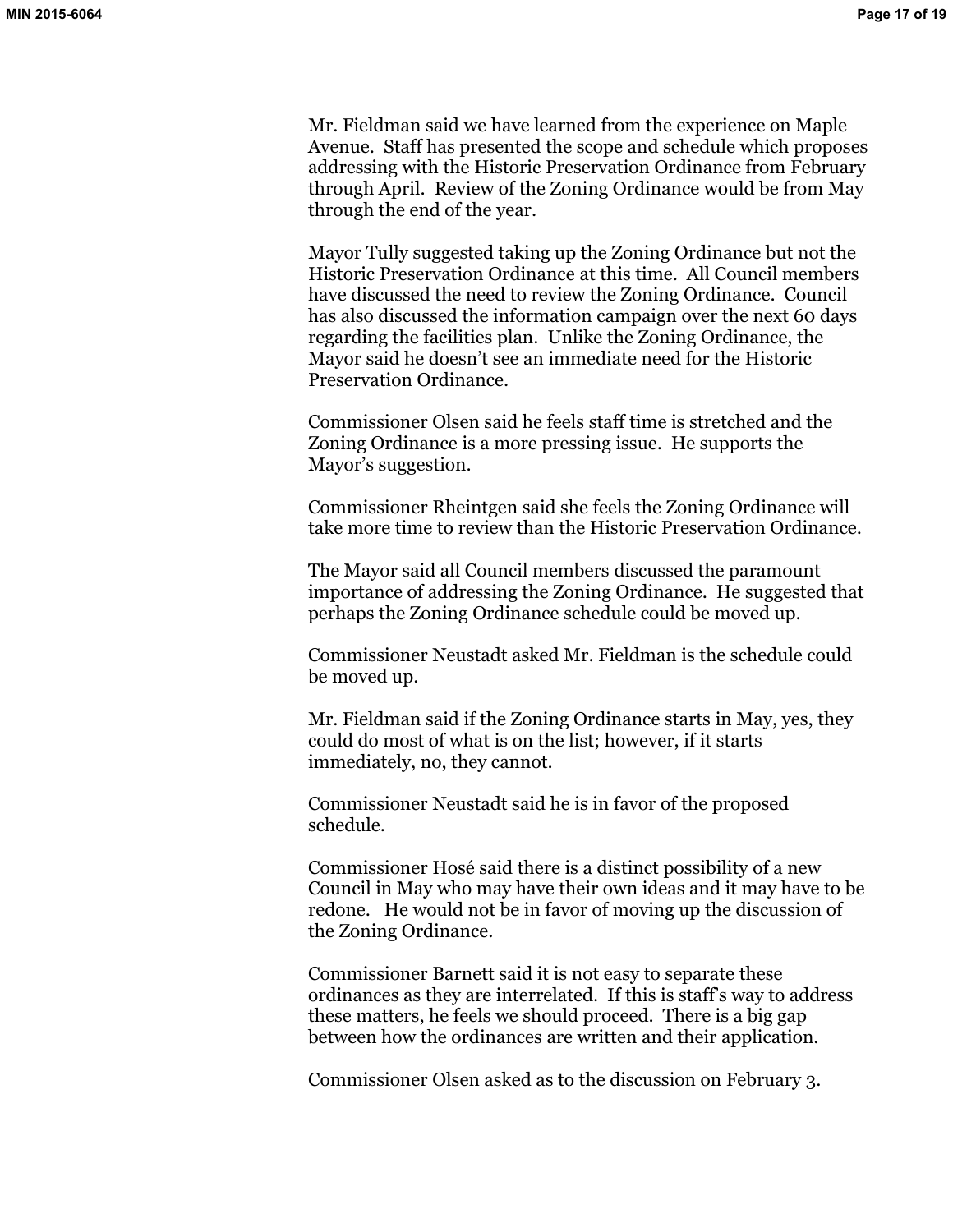Mr. Fieldman said staff would start the discussion on February 3 and would review the ordinance, summarize the thresholds and ask for direction as to changes.

Dr. Goodman asked as to the experts to be consulted in the course of these reviews, the role the Comprehensive Plan will play in these reviews, and the relationship between the proposed reviews and the Village's 2013 architectural and historical survey. Dr. Goodman said he hopes staff will answer these questions on February 3.

Mr. Lazar asked the Council to consider discussion of the Zoning Ordinance first as it is more macro and affects more people. He said he feels people are not ready to address the Historic Preservation Ordinance issues. He pointed out an error in the architectural historic survey as it relates to 702 and 704 Maple. They are designated "contributing" in one document and "significant" in another and both houses were built after 2000. He feels it is a little too soon to discuss the Historic Preservation Ordinance. People could use some breathing room. The idea of a Maple Avenue historic district was rejected by an overwhelming majority. Currently 51% of owners must consent; he thinks there will be a lot of pressure to reduce that percentage. This impacts people's wealth and retirement. He feels there isn't a compelling need for an historic district. Individual homeowners can apply for their own property to be designated an historic home.

Commissioner Ordinance asked if an individual seeking historic designation has to come before Council.

Village Attorney Enza Petrarca answered affirmatively.

Marge Earl, 4720 Florence, expressed agreement with Mr. Lazar and Dr. Goodman. There are many issues with the survey and people may need breathing room. There doesn't seem to be a pressing demand from the community. Zoning issues will probably present themselves before someone comes forward with a request for an historic district.

Kathy Wilson, 705 Maple Avenue, said the survey in 2013 was based on the new homes while the 2003 survey was based on the former homes. She suggested reviewing permits at the same time as the ordinance review. She noted the importance of zoning.